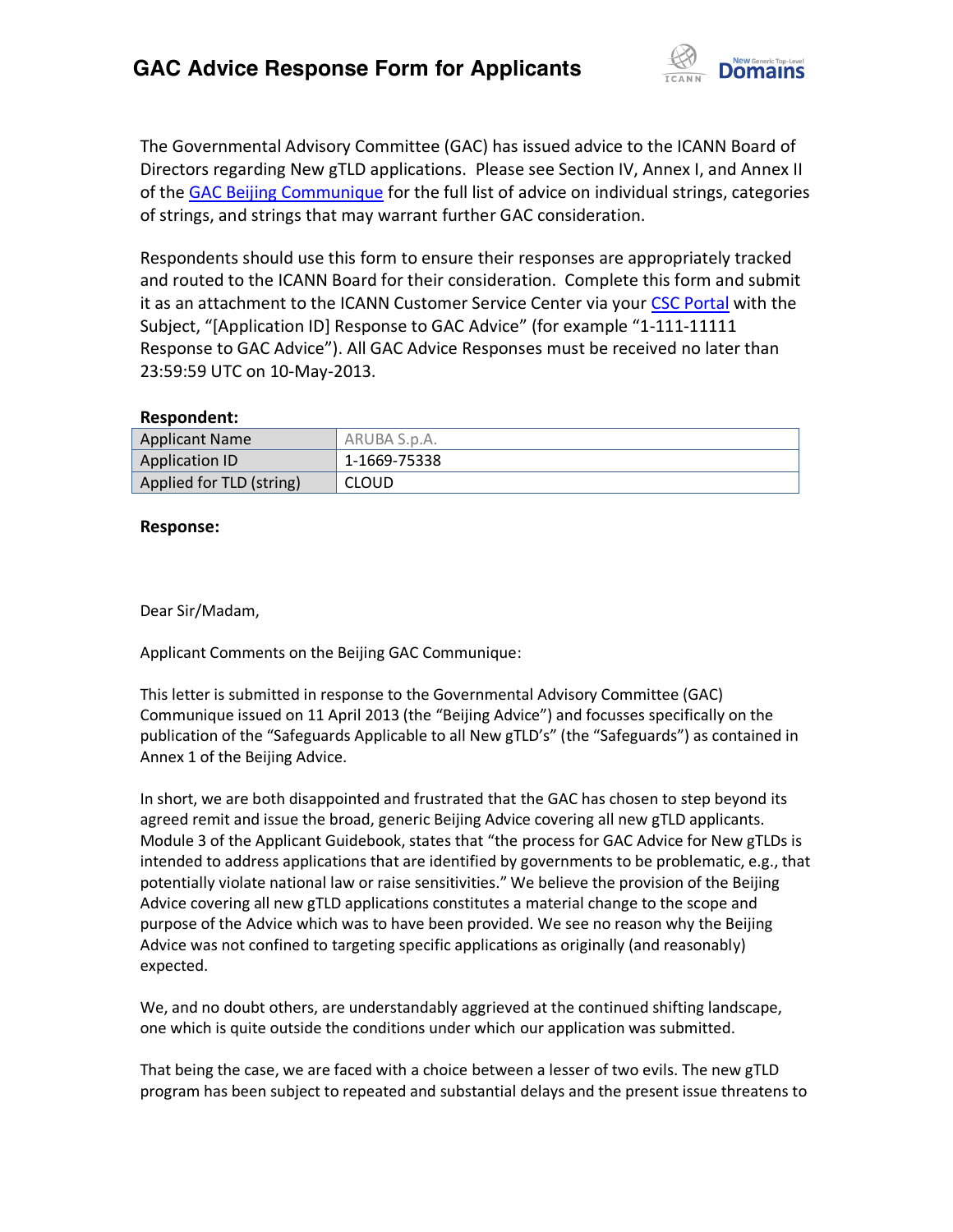## **GAC Advice Response Form for Applicants**



add to such by at least a further 3-6 months were the Beijing Advice to be rejected in whole or in part.

Conversely, to avoid delay, we are being asked to agree to provisions in the Registry Agreement ("RA") that appear at first instance to be both ill-defined and over broad. The RA itself now rather resembles a contract of adhesion – we are in the territory of take it or leave it.

Faced with such, we have no option but to agree to the Safeguards in part as further described below.

However, we would flag that such agreement and response is made under severe duress.

#### **Safeguards**

Provided below is further detail on the particular Safeguards and our anticipated adherence or otherwise.

## 1. WHOIS verification and checks

Any requests from the GAC for additional safeguards regarding WHOIS should be addressed by the Board through the work being undertaken by the Expert Working Group on gTLD Directory Services. As this work will ultimately feed into a Board-initiated GNSO Policy Development Process (PDP) to serve as a foundation for the GNSO's creation of new consensus policies and requisite contract changes, this is the more appropriate mechanism for addressing the GAC on this issue. We do not consider it appropriate that the Board would acquiesce to this GAC request while fully aware that policy work on this very sensitive issue is currently underway and that the outcome will be enforced on successful new gTLD applicants through the Registry Agreement.

We would also note that the rationale underpinning this Safeguard is already adequately addressed by the WHOIS Accuracy Program Specification appended to the new Registrar Accreditation Agreement (RAA) that all Registrars are required to execute prior to selling any new gTLDs. Such requires detailed verification and checking of WHOIS data, making the Safeguard redundant. On this basis, we do not propose to agree to the application of such in relation to our TLD.

2. Mitigating abusive activity We agree to the application of such to our TLD.

## 3. Security Checks

We cannot agree to this Safeguard. Put bluntly, Registry Operators are not, and never have been charged with policing the internet, nor should they be.

In addition, Registry Operators do not have the expertise to carry out the requested "technical analysis". Indeed, only a handful of expert companies globally might have such expertise and the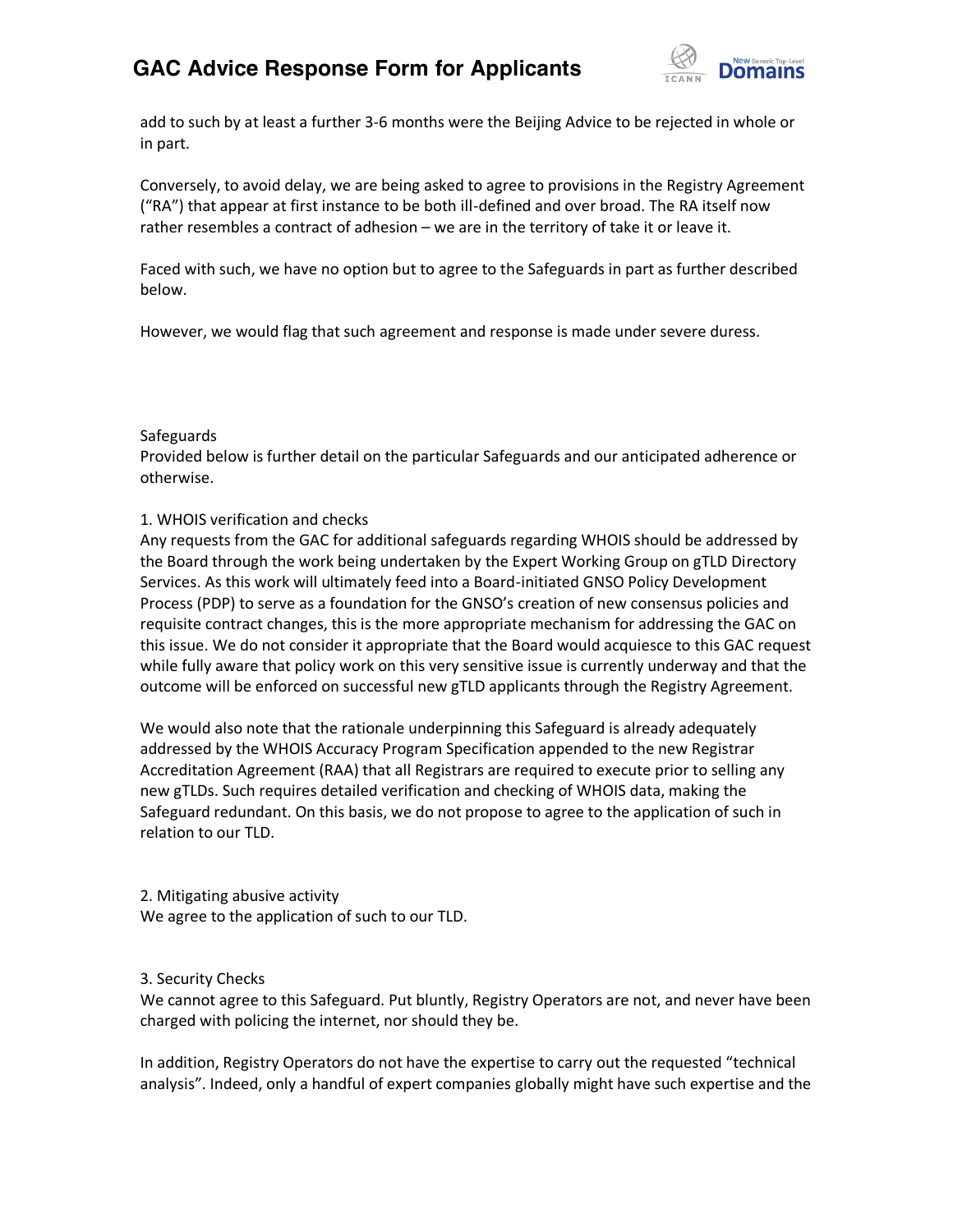## **GAC Advice Response Form for Applicants**



cost of employing such would be prohibitive and again beyond the bounds by which our gTLD Application was submitted.

Quite apart from the above, the Safeguard contains sufficient elasticity of wording as to be rendered meaningless.

4. Documentation

In view of the comments above concerning Safeguards 1 and 3, this Safeguard is redundant.

5. Making and Handling Complaints

As a Registry Operator, we are already required under the terms of the RA to maintain a point of contact as stipulated in order to receive complaints of the type indicated.

We are willing to agree to the application of such to our TLD on the basis that it is acknowledged that the bar of complaint "handling" is met by our referring such to the appropriate authorities or third party arbiters.

6. Consequences We agree to the application of such to our TLD.

## Registry Agreement

In light of the above, the key question to be considered is how the Safeguards might be incorporated into the RA. At all costs, we must avoid any further delay, including another round of public comments on the inclusion of new text in the RA.

We have considered at length how to achieve such and would respectfully submit that consideration be given to the utilisation of the Public Interest Specification at Appendix 11 of the RA.

Whilst to do so risks the potential for frivolous third party complaints regarding such, it would afford us the opportunity to agree to those Safeguards we are able to and which are not covered elsewhere, whilst avoiding a further round of public comments and the attendant delay.

If ICANN were so minded, we would be willing to consider wording of the following order:- "Registry Operator will adhere to the following "Safeguards Applicable to all New gTLD's" as defined by the Governmental Advisory Committee in Annex 1 to its communique dated 11 April 2013:-

- Safeguard 2
- Safeguard 5
- Safeguard 6"